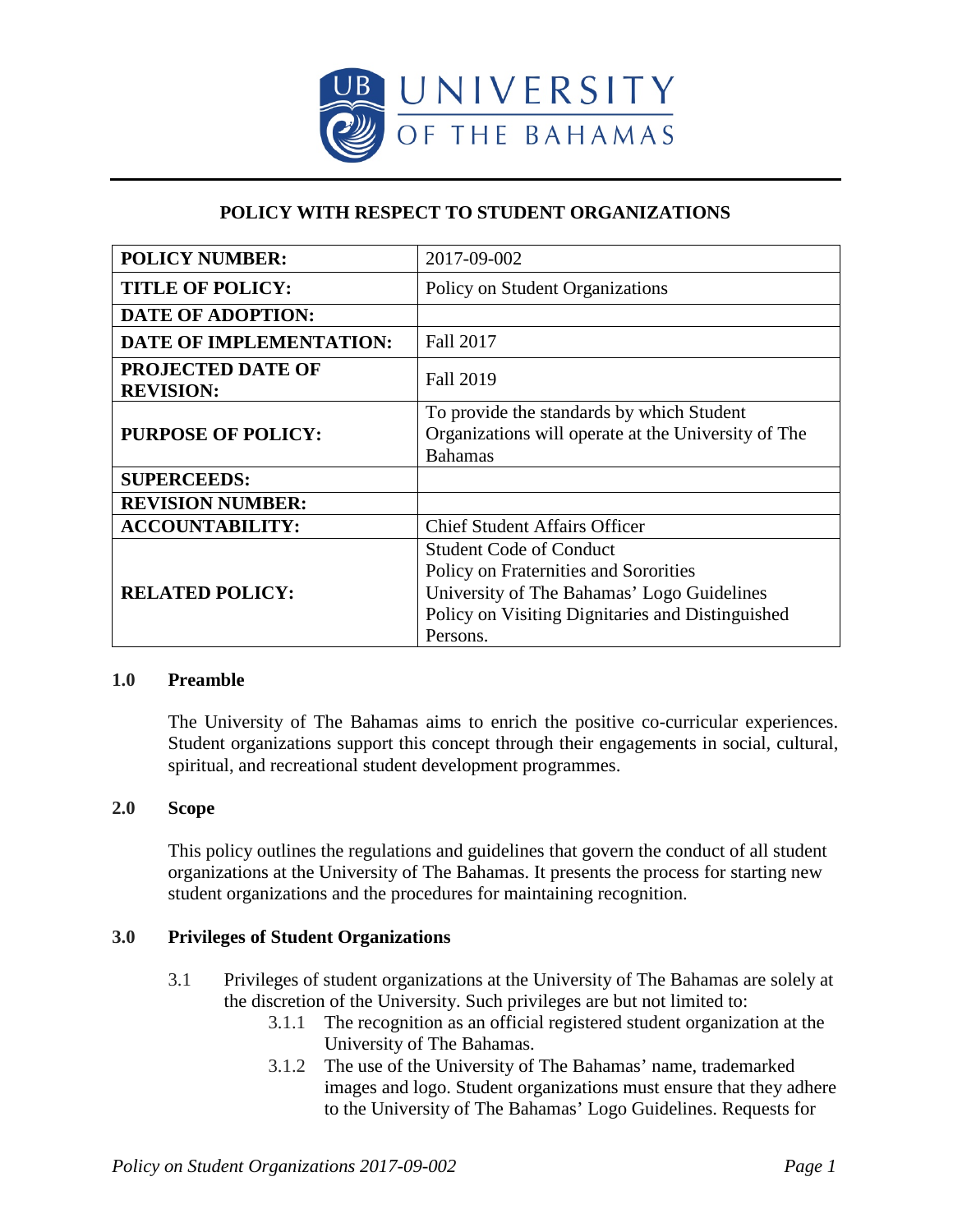the placement of the University's logos on merchandise including attire and other paraphernalia must be directed to the Office of University Relations for approval.

- 3.1.3 A registered UB email account for the student organization.
- 3.1.4 The opportunity to engage in recruitment drives on campus.
- 3.1.5 The opportunity to access University facilities to host meetings and functions on campus.
- 3.1.6 The opportunity to promote approved student events/activities throughout the campus on approved advertising spaces.
- 3.2 Student organizations should note that all planned activities should be in accordance with University policies.

## **4.0 Recognition of Student Organizations**

- 4.1 Recognition of student organizations at the University of The Bahamas is solely at the discretion of the University. Recognized student organizations will be classified as follows:
	- 4.1.1 Academic Organizations.
	- 4.1.2 Cultural and International Organizations.
	- 4.1.3 Greek Organizations.
	- 4.1.4 Health and Wellness Organizations.
	- 4.1.5 Multicultural Organizations.
	- 4.1.6 Leadership and Honour Organizations.
	- 4.1.7 Performing Arts Organizations.
	- 4.1.8 Religious Organizations.
	- 4.1.9 Service and Social Action Organizations.
	- 4.1.10 Special Interest Organizations.
	- 4.1.11 Sports and Recreation Organizations.
- 4.2 To be recognized, a student organization must:
	- 4.2.1 Have two approved advisors. One shall be a primary advisor and the other a secondary advisor.
	- 4.2.2 Submit an annual Organization Registration Form with the signatures of at least fifteen students to the Campus Life Department. The form must include an accurate student number, address, telephone number and email address of all students.
	- 4.2.3 Submit a constitution and bylaws to the Campus Life Department which should also be updated regularly to reflect changes in University policies and procedures.
	- 4.2.4 Submit an annual Student Organization Registration Form to the Campus Life Department at the start of each academic year. The form must include signatures of approved advisors and student organization executives.
	- 4.2.5 Comply with the University's policies and laws of the Commonwealth of the Bahamas. Failure to abide by the aforementioned may result in disciplinary actions by the University or intervention by relevant law enforcement agencies.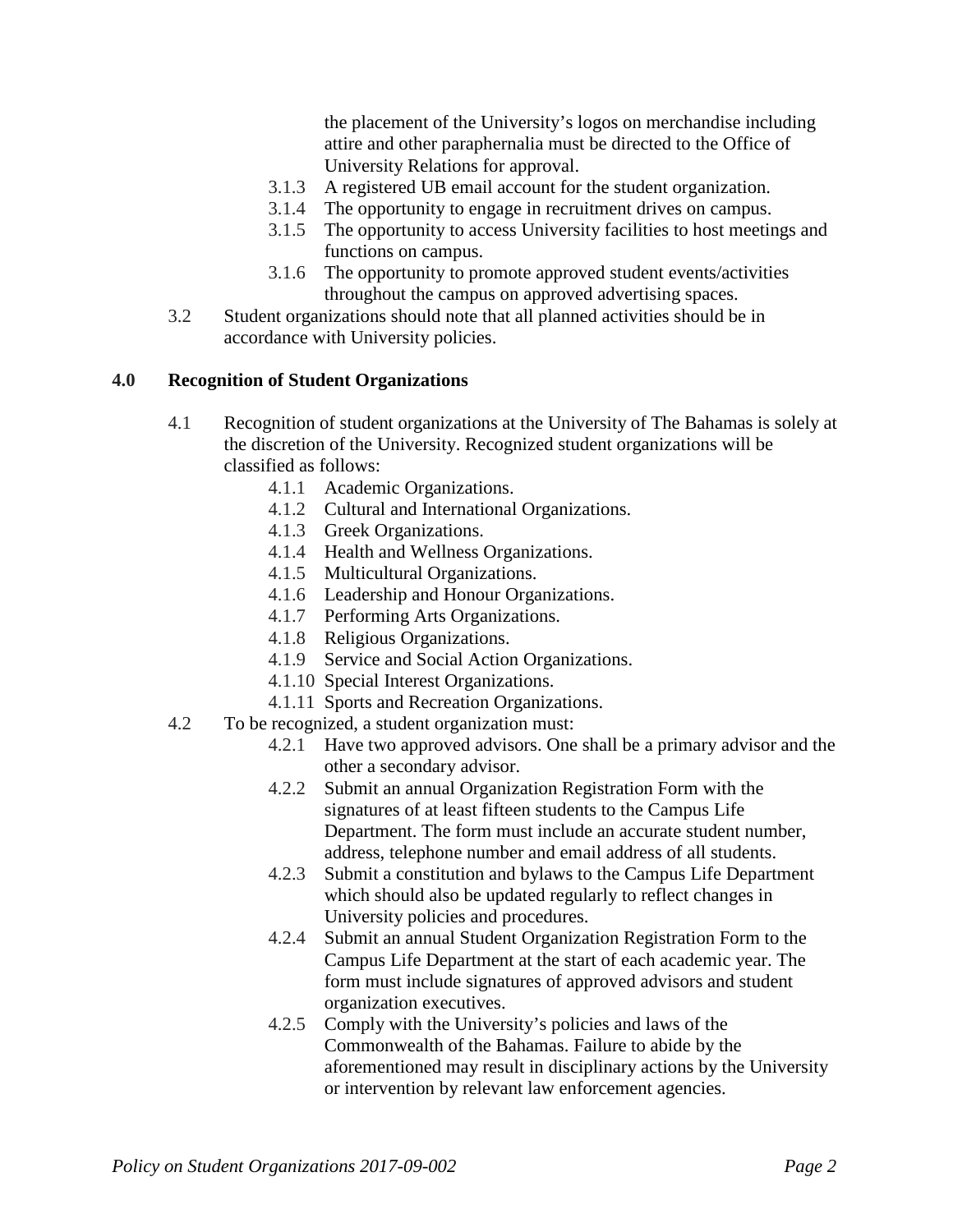- 4.2.6 Submit a calendar of events to the Campus Life Department.
- 4.2.7 Submit all required forms to the Campus Life Department on all announced due dates.
- 4.2.8 Submit an end of semester report, an annual report and Preliminary Registration Packet to the Campus Life Department on the announced due date in order to be recognized the following academic year. Failure to submit the aforementioned documents may result in suspension of the student organization's recognition for the following academic year.

## **5.0 Holds on Student Organizations**

- 5.1 Non-recognized student organizations will not be allowed to execute any activities in the name of the University of The Bahamas until all relevant forms have been submitted and approved by the Campus Life Department. Failure to comply will result in disciplinary action by the University.
- 5.2 No activities can be held or executed by a non-recognized student organization both on and off campus in the name of the University of The Bahamas until the student organization is officially recognized by the University. The activities include, but are not limited to the following:
	- 5.2.1 Displaying or wearing any organization paraphernalia on the campus as an organized group.
	- 5.2.2 Displaying or wearing any Greek-lettered paraphernalia on the campus as an organized group.
	- 5.2.3 Participating in any student organization activities on campus or personal self-executed event as an organized group.
	- 5.2.4 Distributing fliers on and off campus promoting events in the name of the University of the Bahamas.
	- 5.2.5 Any form of membership intake.
- 5.3 Any student that violates this policy may be subject to disciplinary action.

#### **6.0 New Student Organizations**

- 6.1 Students are encouraged to form new student organizations particularly where similar interests have been identified among their peers. To be recognized a new student organization must:
	- 6.1.1 Contact the Campus Life Department to obtain the New Student Organization Recognition Form.
	- 6.1.2 Identify two advisors. One must be an employee of the University of The Bahamas.
	- 6.1.3 Obtain the commitment and signatures of at least fifteen prospective members. The organization can conduct at most three recruitment meetings on the campus after approval from the Campus Life Department. Prospective student organizations with fewer than fifteen members will only be considered under certain circumstances.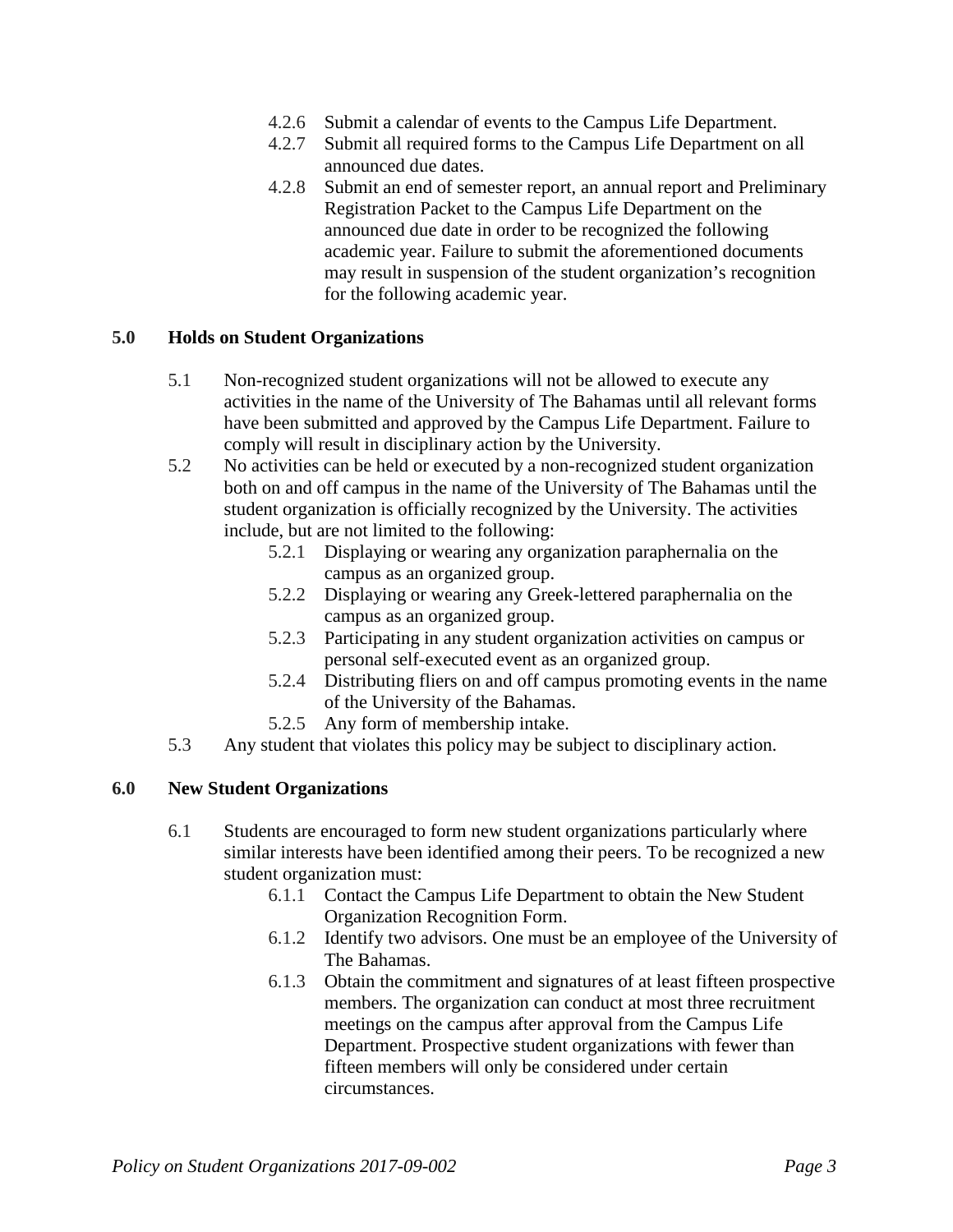- 6.1.4 Submit a constitution and bylaws.
- 6.1.5 Conduct elections to identify executive board members.
- 6.1.6 Submit completed new student organization packet to the Campus Life Department for approval.
- 6.2 The new student organization packet will be reviewed by the Campus Life Department, the Office of Student Affairs and referred to the Administrative Council, who will make the final decision.

## **7.0 General Membership Eligibility of Student Organizations**

- 7.1 Only students who are enrolled at the University of The Bahamas may join student organizations that are recognized by the University.
- 7.2 Students must comply with the following anti-hazing statement: Hazing is not permitted by student organizations at the University and will not be tolerated. Students who experience hazing must make a report to the Chief Student Affairs Officer. Hazing violates the Penal Code of The Commonwealth of The Bahamas Section 20: 1, 2 a-e. The University reserves the right to contact law enforcement to address any hazing allegations.
- 7.3 More specific standards, policies and procedures for students seeking membership in Greek organizations can be referenced in the Policy with Respect to Fraternities and Sororities.
- 7.4 More specific standards, policies and procedures for students seeking membership in Academic Organizations and Leadership and Honour Organizations may exist.

#### **8.0 Eligibility to hold office in Student Organizations**

- 8.1 All students desirous of holding any office in student organizations whether elected or appointed must:
	- 8.1.1 Have a minimum term or cumulative grade point average of 2.0.
	- 8.1.2 Be enrolled during the semester(s) in which the office is held.
	- 8.1.3 Be in good standing with the University.
- 8.2 Student officers who fail to meet and maintain these requirements shall be ineligible to hold office. A letter of notification confirming ineligibility shall be sent by the Campus Life Department to the student, student organization president, student organization advisors and where applicable to national or international headquarters of student organizations.
- 8.3 More specific standards, policies and procedures for students seeking office in Greek organizations can be referenced in the Policy with Respect to Fraternities and Sororities.

### **9.0 Active Status of Student Organizations**

- 9.1 Any student organization may be placed on inactive status by the Campus Life Department for the following:
	- 9.1.1 Breach of University policies.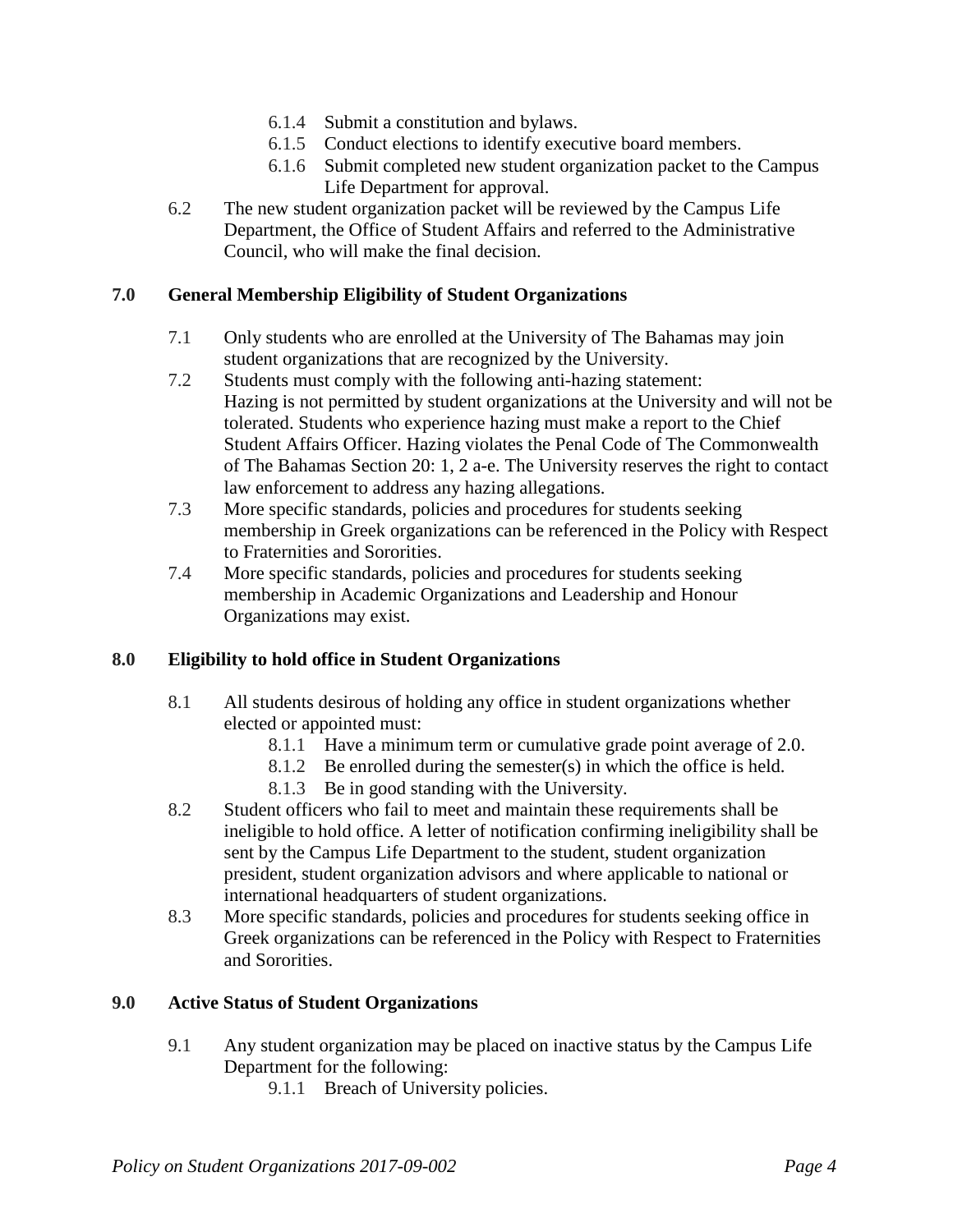- 9.1.2 Breach of policies and procedures governing recognized student organizations.
- 9.1.3 Failure to submit student organization registration packet by the official due date each academic year.
- 9.1.4 Failure to submit revised student organization packet within thirty days after an electoral process of new officers or any change in organizational leadership.
- 9.2 Inactive status will automatically be assigned to student organizations who fail to submit the student organization registration packet for two consecutive semesters to the Campus Life Department.

#### **10.0 Student Organization Advisors**

- 10.1 Advisors are crucial for the successful operation of student organizations as they have the capacity to offer invaluable contributions toward program development, organizational sustainability and advancement. Upon selecting advisors student organizations must consider the following:
	- 10.1.1 Two advisors must be selected in which the primary advisor must be employed by University of The Bahamas.
	- 10.1.2 A secondary advisor should also be employed by the University, however, exceptions may be accommodated based on special circumstances and the unavailability of a university employee. Only University employees are permitted to sign documents on behalf of the University.
	- 10.1.3 An advisor may not serve as the primary advisor for more than three student organizations.
	- 10.1.4 An advisor may not serve as the secondary advisor for more than three student organizations.
	- 10.1.5 Advisors should be available to attend organization meetings and/or activities.
	- 10.1.6 Advisors must approve events sponsored by their organization(s).
	- 10.1.7 There will be two advisors' training workshops and two advisors' general meetings each academic year. Advisors are required to attend at least one workshop and one meeting.
	- 10.1.8 Advisors must be aware of University policies.
	- 10.1.9 Advisors must be aware of the policies pertaining to student organizations at the University of The Bahamas.

#### **11.0 Definitions**

**Academic Organizations:** Organizations established for the affiliation or alignment with the academic needs of the university, but not restricted to academic departments.

**Cultural Organizations**: Student organizations established for the affiliation or recognition of special cultural groups.